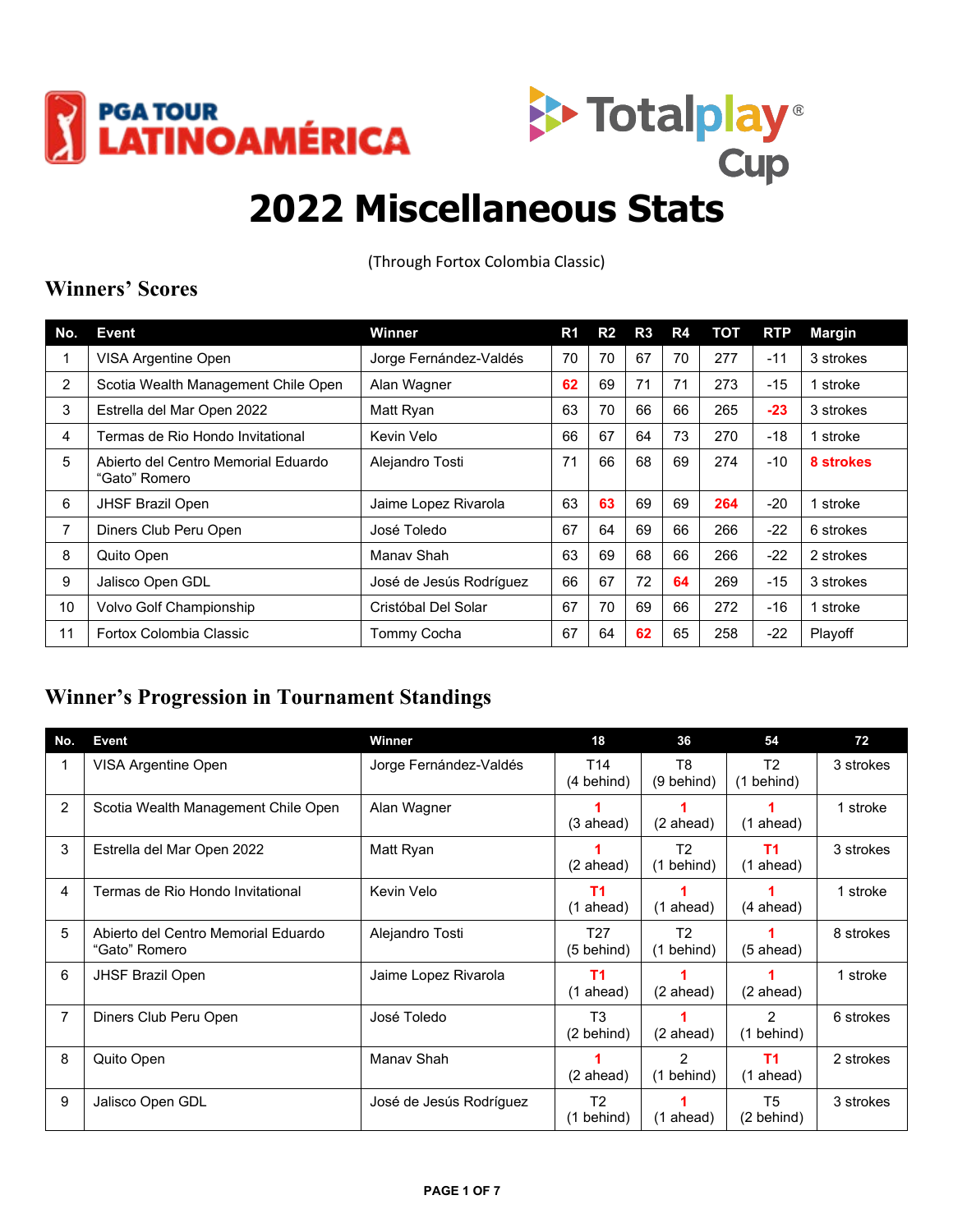| 10 | Volvo Golf Championship                                            | Cristóbal Del Solar | T2<br>behind)               | T3<br>behind)                | T3<br>(2 behind) | stroke  |
|----|--------------------------------------------------------------------|---------------------|-----------------------------|------------------------------|------------------|---------|
|    | Fortox Colombia Classic                                            | Tommy Cocha         | T32<br>$(5 \text{ behind})$ | T9<br>$(3 \, \text{behind})$ | (1 ahead)        | Plavoff |
|    | <b>Number of Rounds Leaders/Co-</b><br>Leaders Have Gone on to Win |                     | 5/11                        | 5/11                         | 7/11             |         |

### **Winners Down the Stretch on Nos. 16, 17 and 18**

|                | Event                                                | Winner                  | Down the Stretch<br>16-17-18 | <b>Last Birdie</b> | Winning<br><b>Margin</b> |
|----------------|------------------------------------------------------|-------------------------|------------------------------|--------------------|--------------------------|
|                | VISA Argentine Open                                  | Jorge Fernández-Valdés  | Par-par-par                  | No. 15             | 3 strokes                |
| $\overline{2}$ | Scotia Wealth Management Chile Open                  | Alan Wagner             | Par-birdie-birdie            | No. 18             | 1 stroke                 |
| 3              | Estrella del Mar Open 2022                           | Matt Ryan               | Birdie-par-par               | No. 16             | 3 strokes                |
| 4              | Fermas de Rio Hondo Invitational                     | Kevin Velo              | Par-bogey-birdie             | No. 18             | 1 stroke                 |
| 5              | Abierto del Centro Memorial Eduardo<br>"Gato" Romero | Alejandro Tosti         | Par-bogey-par                | No. 12             | 8 strokes                |
| 6              | <b>JHSF Brazil Open</b>                              | Jamie Lopez Rivarola    | Birdie-par-birdie            | No. 18             | 1 stroke                 |
|                | Diners Club Peru Open                                | José Toledo             | Birdie-par-bogey             | No. 16             | 6 strokes                |
| 8              | Quito Open                                           | Manay Shah              | Par-birdie-par               | No. 17             | 2 strokes                |
| 9              | Jalisco Open GDL                                     | José de Jesús Rodríguez | Par-birdie-par               | No. 17             | 3 strokes                |
| 10             | Volvo Golf Championship                              | Cristóbal Del Solar     | Double bogey-par-par         | No. 15             | 1 stroke                 |
| 11             | Fortox Colombia Classic                              | <b>Tommy Cocha</b>      | Birdie-par-birdie            | No. 18             | Playoff                  |

## **Ages of Champions**

| <b>Age Group</b> | Wins | <b>Players</b>                                                                                 |
|------------------|------|------------------------------------------------------------------------------------------------|
| Teens            |      |                                                                                                |
| 20s              | 5    | Jorge Fernández Valdés, Kevin Velo, Alejandro Tosti, Jamie Lopez Rivarola, Cristóbal Del Solar |
| 30 <sub>s</sub>  | 5    | Matt Ryan, Alan Wagner, José Toledo, Manay Shah, Tommy Cocha                                   |
| 40s              |      | José de Jesús Rodríguez                                                                        |
| Oldest           |      | José de Jesús Rodríguez (41 years, 4 months, 7 days)                                           |
| Youngest         |      | Kevin Velo (24 years, 6 months, 21 days)                                                       |

|       | Tournament                                           | Winner                 | <b>Birthdate</b> | <b>Age at Time of Victory</b> |
|-------|------------------------------------------------------|------------------------|------------------|-------------------------------|
| 12/5  | VISA Argentine Open                                  | Jorge Fernández Valdés | 8/6/1992         | 29 years, 3 months, 30 days   |
| 12/12 | Scotia Wealth Management Chile Open                  | Alan Wagner            | 8/8/1989         | 32 years, 4 months, 4 days    |
| 2/20  | Estrella del Mar Open 2022                           | Matt Ryan              | 9/19/1986        | 35 years, 5 months, 1 day     |
| 3/27  | Termas de Rio Hondo Invitational                     | Kevin Velo             | 9/6/1997         | 24 years, 6 months, 21 days   |
| 4/3   | Abierto del Centro Memorial Eduardo<br>"Gato" Romero | Alejandro Tosti        | 5/30/1996        | 25 years, 10 months, 4 days   |
| 4/24  | <b>JHSF Brazil Open</b>                              | Jamie Lopez Rivarola   | 2/7/1995         | 27 years, 2 months, 17 days   |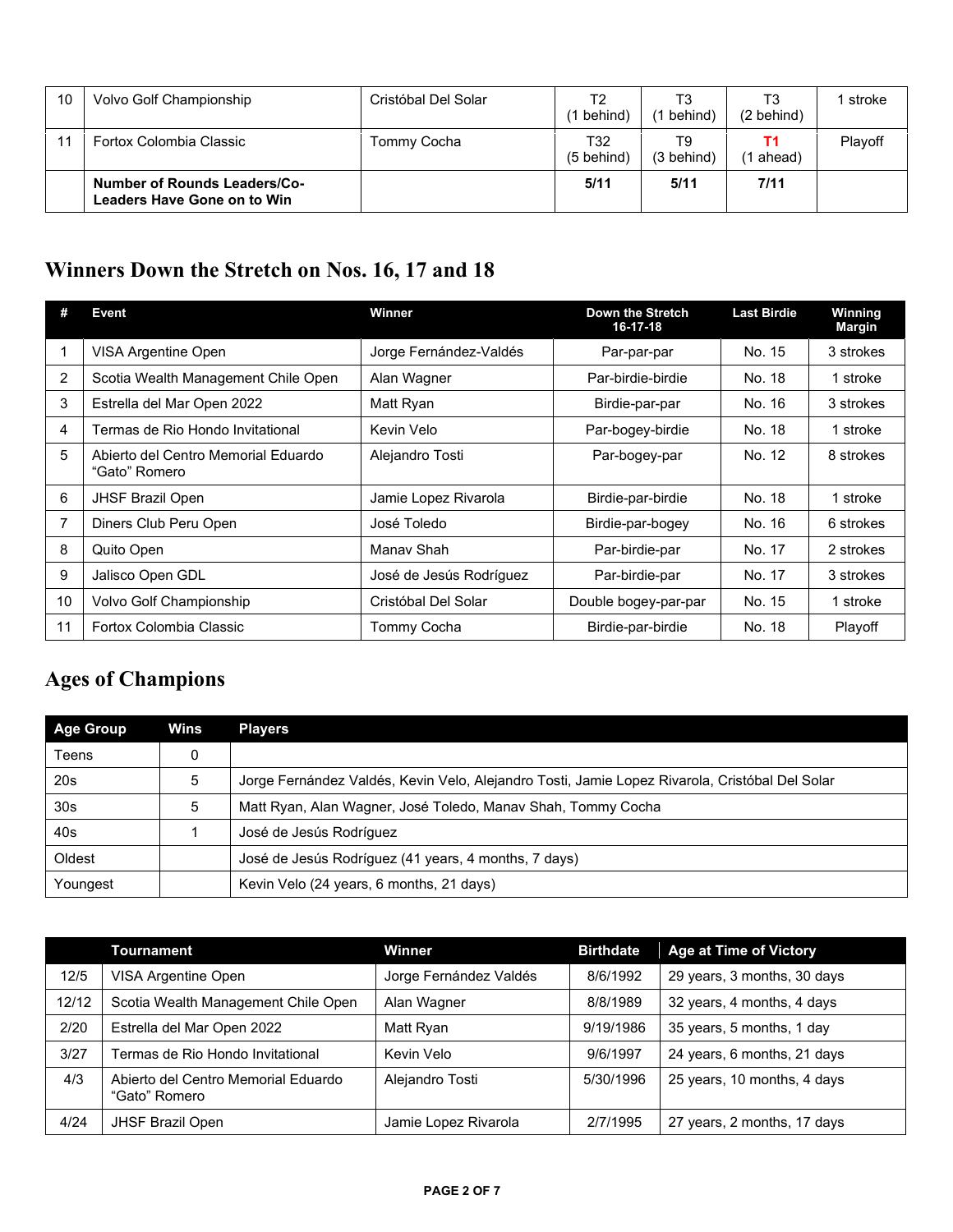| 5/1  | Diners Club Peru Open   | José Toledo             | 5/12/1986  | 35 years, 11 months, 20 days |
|------|-------------------------|-------------------------|------------|------------------------------|
| 5/8  | Quito Open              | Manav Shah              | 4/13/1992  | 30 years, 25 days            |
| 5/29 | Jalisco Open GDL        | José de Jesús Rodríguez | 01/22/1981 | 41 years, 4 months, 7 days   |
| 6/6  | Volvo Golf Championship | Cristóbal Del Solar     | 10/11/1993 | 28 years, 7 months, 25 days  |
| 6/12 | Fortox Colombia Classic | Tommy Cocha             | 04/26/1991 | 31 years 1 months 17 days    |

### **Points List, Week to Week**

| #  | Week                                              | Leader                   | <b>Points</b> | Weeks at No. 1 |
|----|---------------------------------------------------|--------------------------|---------------|----------------|
|    | VISA Argentine Open                               | Jorge Fernández Valdés   | 500           |                |
| 2  | Scotia Wealth Management Chile Open               | Jorge Fernández Valdés   | 745           | 2              |
| 3  | Estrella del Mar Open 2022                        | Jorge Fernández Valdés   | 766           | 3              |
| 4  | Termas de Rio Hondo Invitational                  | Jorge Fernández Valdés   | 1.011         | 4              |
| 5  | Abierto del Centro Memorial Eduardo "Gato" Romero | Jorge Fernández Valdés   | 1.039         | 5              |
| 6  | <b>JHSF Brazil Open</b>                           | Jorge Fernández Valdés   | 1.081         | 6              |
| 7  | Diners Club Peru Open                             | Jorge Fernández Valdés   | 1.091         |                |
| 8  | Quito Open                                        | Jorge Fernández Valdés   | 1,091         | 8              |
| 9  | Jalisco Open GDL                                  | Jorge Fernández Valdés   | 1,138         | 9              |
| 10 | Volvo Golf Championship                           | <b>Mitchell Meissner</b> | 1,419         |                |
| 11 | Fortox Colombia Classic                           | Mitchell Meissner        | 1,492         | $\overline{2}$ |

## **Round-By-Round Leaders: (score/to par/lead)**

| <b>Event</b>                                         | Round 1                                                                                         | Round 2                                           | Round 3                                                                           | Round 4                                                       |
|------------------------------------------------------|-------------------------------------------------------------------------------------------------|---------------------------------------------------|-----------------------------------------------------------------------------------|---------------------------------------------------------------|
| VISA Argentine Open                                  | Jeremy Gandon<br>$(66/-6/1$ ahead)                                                              | Jeremy Gandon<br>(131/-13/7 ahead)                | Jeremy Gandon<br>(206/-10/1 ahead)                                                | <b>Jorge Fernández</b><br><b>Valdés</b><br>(277/-11/Won by 3) |
| Scotia Wealth Management Chile Open                  | <b>Alan Wagner</b><br>(62/-10/3 ahead)                                                          | <b>Alan Wagner</b><br>(131/-13/2 ahead)           | <b>Alan Wagner</b><br>(202/-14/1 ahead)                                           | <b>Alan Wagner</b><br>(273/-15/Won by 1)                      |
| Estrella del Mar Open 2022                           | <b>Matt Ryan</b><br>$(63/-9/2$ ahead)                                                           | Anthony Paolucci<br>(132/-12/1 ahead)             | <b>Matt Ryan</b><br>Anthony Paolucci<br>Armando Favela<br>(199/-17/1 ahead)       | <b>Matt Ryan</b><br>(265/-23/Won by 3)                        |
| Termas de Rio Hondo Invitational                     | <b>Kevin Velo</b><br>Tommy Cocha<br>(66/-6/1 ahead)                                             | <b>Kevin Velo</b><br>$(133/-11/1$ ahead)          | <b>Kevin Velo</b><br>(197/-19/4 ahead)                                            | <b>Kevin Velo</b><br>(270/-18/Won by 1)                       |
| Abierto del Centro Memorial Eduardo<br>"Gato" Romero | Nicolo Galletti<br>(66/-5/1 ahead)                                                              | Nicolo Galletti<br>(135/-7/2 ahead)               | <b>Alejandro Tosti</b><br>(205/-5/5 ahead)                                        | <b>Alejandro Tosti</b><br>(274/-10/Won by 8)                  |
| <b>JHSF Brazil Open</b>                              | <b>Jaime López</b><br><b>Rivarola</b><br>Andrés Gallegos<br>Linus Lilliedahl<br>(63/-8/1 ahead) | <b>Jaime López Rivarola</b><br>(126/-16//2 ahead) | <b>Jaime López</b><br><b>Rivarola</b><br>(195/-18/2 ahead)                        | <b>Jaime López</b><br><b>Rivarola</b><br>(264/-20/Won by 1)   |
| Diners Club Peru Open                                | Cole Madev<br>(65/-7/1 ahead)                                                                   | <b>José Toledo</b><br>$(131/-13/2 \text{ ahead})$ | Rafael Becker<br>(199/-17/1 ahead)                                                | <b>José Toledo</b><br>(266/-22/Won by 6)                      |
| Quito Open                                           | <b>Manay Shah</b><br>$(63/-9/2$ ahead)                                                          | Kevin Velo<br>$(131/-13/1$ ahead)                 | <b>Manay Shah</b><br><b>Mitchell Meissner</b><br>Joel Thelen<br>(200/-16/1 ahead) | <b>Manay Shah</b><br>(266/-22/Won by 2)                       |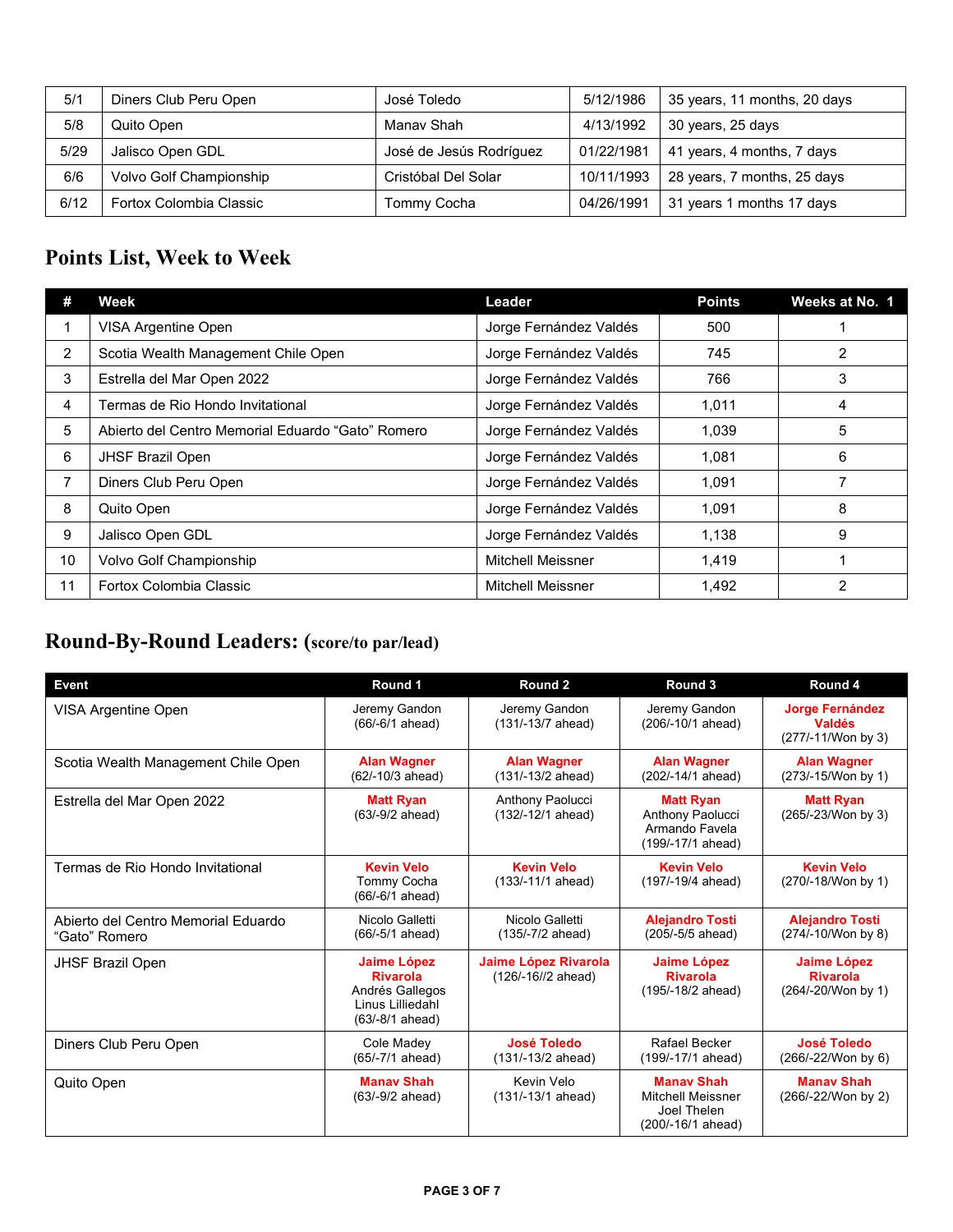| Event                                                                                                                           | Round 1                              | Round 2                                                                                                       | Round 3                                                           | Round 4                                                 |
|---------------------------------------------------------------------------------------------------------------------------------|--------------------------------------|---------------------------------------------------------------------------------------------------------------|-------------------------------------------------------------------|---------------------------------------------------------|
| Jalisco Open GDL                                                                                                                | Andrew Alligood<br>$(65/-6/1$ ahead) | José de Jesús<br><b>Rodríguez</b><br>$(133/-9/1$ ahead)                                                       | Mitchell Meissner<br>Kevin Velo<br>(203/-10/1 ahead)              | José de Jesús<br><b>Rodríguez</b><br>(269/-15/Won by 3) |
| Volvo Golf Championship                                                                                                         | Hayden Springer<br>$(66/-6/1$ ahead) | Camilo Aquado<br>Isidro Benitez<br>$(136/-8/1$ ahead)                                                         | Adam Navigato<br>(204/-12/1 ahead)                                | <b>Cristóbal Del Solar</b><br>(272/-16/Won by 1)        |
| Chris Crawford<br>Juan Carlos Serrano<br>Fortox Colombia Classic<br>$(62/-8/1$ ahead)<br>Alejandro Tosti<br>$(128/-12/1$ ahead) |                                      | Isidro Benitez<br>Rowin Caron<br><b>Tommy Cocha</b><br>Chris Crawford<br>Alejandro Tosti<br>(193/-17/1 ahead) | <b>Tommy Cocha</b><br>Isidro Benitez<br>258/-22/Won in<br>playoff |                                                         |
|                                                                                                                                 | 5/11                                 | 5/11                                                                                                          | 7/11                                                              |                                                         |

# **Alphabetical Round-By-Round Leaders: (round/lead)**

| <b>Player</b>            | <b>Event</b>                                      | R <sub>1</sub> | R <sub>2</sub> | R <sub>3</sub> | R4         |
|--------------------------|---------------------------------------------------|----------------|----------------|----------------|------------|
| Camilo Aguado            | Volvo Golf Championship                           |                | 2-way          |                |            |
| Andrew Alligood          | Jalisco Open GDL                                  | Solo           |                |                |            |
| Rafael Becker            | Diners Club Peru Open                             |                |                | Solo           |            |
| <b>Isidro Benitez</b>    | Volvo Golf Championship                           |                | 2-way          |                |            |
|                          | Fortox Colombia Classic                           |                |                | 5-way          |            |
| Rowin Caron              | Fortox Colombia Classic                           |                |                | 5-way          |            |
| Tommy Cocha              | Termas de Rio Hondo Invitational                  | 2-way          |                |                |            |
|                          | Fortox Colombia Classic                           |                |                | 5-way          | Won        |
| <b>Chris Crawford</b>    | Fortox Colombia Classic                           |                | 2-way          | 5-way          |            |
| Anthony Favela           | Estrella del Mar Open 2022                        |                |                | 3-way          |            |
| Jorge Fernández-Valdés   | VISA Argentine Open                               |                |                |                | Won        |
| Jeremy Gandon            | VISA Argentine Open                               | Solo           | Solo           | Solo           |            |
| Andrés Gallegos          | JHSF Brazil Open                                  | 3-way          |                |                |            |
| Nicolo Galletti          | Abierto del Centro memorial Eduardo "Gato" Romero | Solo           | Solo           |                |            |
| Linus Lilliedahl         | JHSF Brazil Open                                  | 3-way          |                |                |            |
| Jamie Lopez Rivarola     | JHSF Brazil Open                                  | 3-way          | Solo           | Solo           | <b>Won</b> |
| Cole Madey               | Diners Club Peru Open                             | Solo           |                |                |            |
| <b>Mitchell Meissner</b> | Quito Open                                        |                |                | 3-way          |            |
|                          | Jalisco Open GDL                                  |                |                | 2-way          |            |
| Adam Navigato            | Volvo Golf Championship                           |                |                | Solo           |            |
| Anthony Paolucci         | Estrella del Mar Open 2022                        |                | Solo           | 3-way          |            |
| José de Jesús Rodríguez  | Jalisco Open GDL                                  |                | Solo           |                | Won        |
| Matt Ryan                | Estrella del Mar Open 2022                        | Solo           |                | 3-way          | Won        |
| Juan Carlos Serrano      | Fortox Colombia Classic                           | Solo           |                |                |            |
| Manav Shah               | Quito Open                                        | Solo           |                | 3-way          | <b>Won</b> |
| Cristóbal Del Solar      | Volvo Golf Championship                           |                |                |                | Won        |
| Hayden Springer          | Volvo Golf Championships                          | Solo           |                |                |            |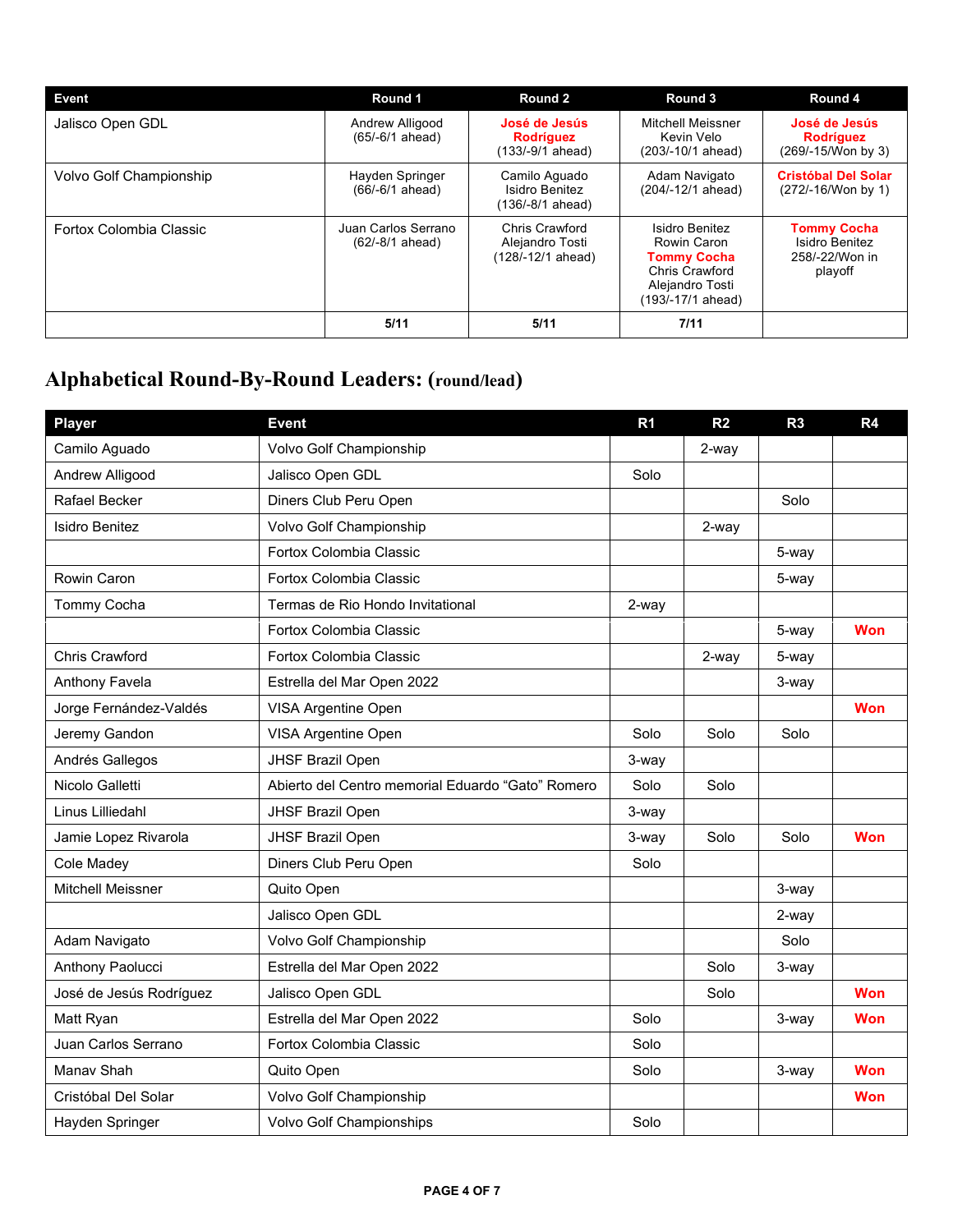| <b>Player</b>   | Event                                             | R1    | R <sub>2</sub> | R3    | R4         |
|-----------------|---------------------------------------------------|-------|----------------|-------|------------|
| Joel Thelen     | Quito Open                                        |       |                | 3-way |            |
| José Toledo     | Diners Club Peru Open                             |       | Solo           |       | <b>Won</b> |
| Alejandro Tosti | Abierto del Centro Memorial Eduardo "Gato" Romero |       |                | Solo  | <b>Won</b> |
|                 | Fortox Colombia Classic                           |       | 2-way          | 5-way |            |
| Kevin Velo      | Termas de Rio Hondo Invitational                  | 2-way | Solo           | Solo  | <b>Won</b> |
|                 | Quito Open                                        |       | Solo           |       |            |
|                 | Jalisco Open GDL                                  |       |                | 2-way |            |
| Alan Wagner     | Scotia Wealth Management Chile Open               | Solo  | Solo           | Solo  | <b>Won</b> |

### **Distance Between Leader and Cut**

| <b>Event</b>                                      | Leader | Cut  | <b>Distance</b> | # Players |
|---------------------------------------------------|--------|------|-----------------|-----------|
| VISA Argentine Open                               | $-13$  | $+1$ | 14              | 62        |
| Scotia Wealth Management Chile Open               | $-13$  | $-2$ | 11              | 59        |
| Estrella del Mar Open 2022                        | $-12$  | $-4$ | 8               | 62        |
| Termas de Rio Hondo Invitational                  | $-11$  | -3   | 8               | 55        |
| Abierto del Centro Memorial Eduardo "Gato" Romero | $-7$   | $+3$ | 10              | 66        |
| <b>JHSF Brazil Open</b>                           | $-16$  | -3   | 13              | 56        |
| Diners Club Peru Open                             | $-13$  | $-2$ | 11              | 62        |
| Quito Open                                        | $-13$  | $-3$ | 10              | 66        |
| Jalisco Open GDL                                  | -9     | -1   | 8               | 58        |
| Volvo Golf Championship                           | -8     | Par  | 8               | 59        |
| Fortox Colombia Classic                           | $-12$  | $-4$ | 8               | 65        |

## **Monday Qualifiers Who Made the Cut**

| <b>Date</b> | Tournament                                           | <b>Breakdown</b> | <b>Players (Result)</b>                                             |
|-------------|------------------------------------------------------|------------------|---------------------------------------------------------------------|
| 12/5        | VISA Argentine Open                                  | $0$ of $8$       |                                                                     |
| 12/12       | Scotia Wealth Management Chile Open                  | $2$ of $6$       | a-Virgilio Paz (T42)<br>Joshua Seiple (57)                          |
| 2/20        | Estrella del Mar Open 2022                           | $0$ of $6$       |                                                                     |
| 3/27        | Termas de Rio Hondo Invitational                     | $2$ of $8$       | Brax McCarthy (T8)<br>Domenic Mancinelli (T36)                      |
| 4/3         | Abierto del Centro Memorial Eduardo "Gato"<br>Romero | $1$ of $8$       | Antonio Maciel (T56)                                                |
| 4/24        | <b>JHSF Brazil Open</b>                              | 3 of 10          | Santiago Gómez (T9)<br>Jesús Montenegro (T19)<br>Dillon Board (T43) |
| 5/1         | Diners Club Peru Open                                | 2 of 11          | Maxi Godoy (T53)<br>Austin Fox (59)                                 |
| 5/8         | Quito Open                                           | $0$ of $8$       |                                                                     |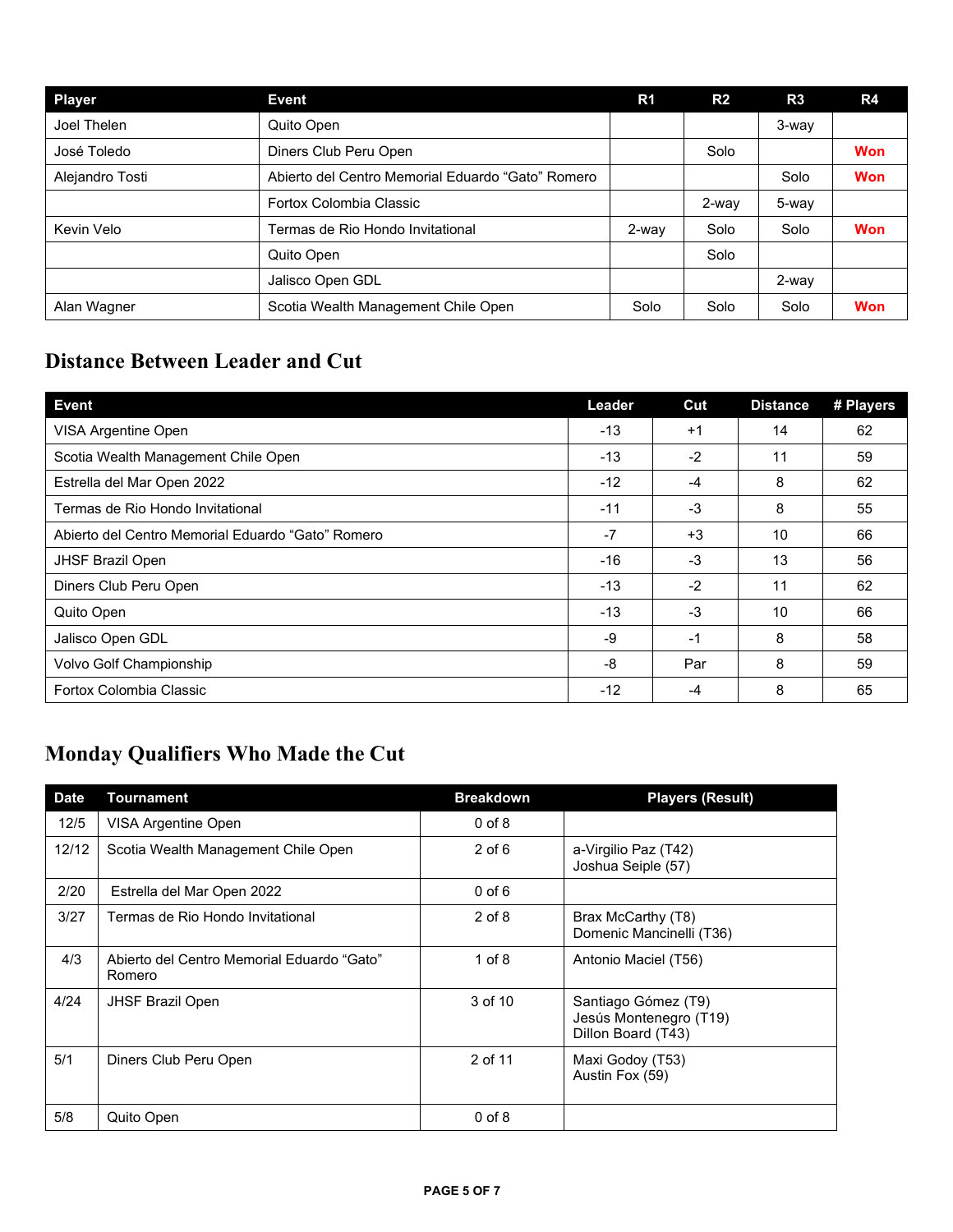| 5/29 | Jalisco Open GD         | 1 of $6$            | Luis Gerardo Garza (T35)                                                                                      |
|------|-------------------------|---------------------|---------------------------------------------------------------------------------------------------------------|
| 6/6  | Volvo Golf Championship | 5 of 12             | Joaquin Lolas (T28), Esteban Jaramillo<br>(T55), Jack Sparrow (57), David<br>Johnson (T22), Adam Navigato (3) |
| 6/12 | Fortox Colombia Classic | $1$ of $8$          | Abel Gallegos (T63)                                                                                           |
|      |                         | 17 of 91<br>(18.7%) |                                                                                                               |

### **Best Qualifier Finishes**

| <b>Player</b>    | <b>Result</b> | Tournament                       |  |
|------------------|---------------|----------------------------------|--|
| Adam Navigato    |               | Volvo Golf Championship          |  |
| Brax McCarthy    | T8            | Termas de Rio Hondo Invitational |  |
| Santiago Gómez   | T9            | JHSF Brazil Open                 |  |
| Jesús Montenegro | T19           | <b>JHSF Brazil Open</b>          |  |

## **Players in the Last Group and How They Finished**

| <b>Player</b>            | <b>Tournament</b>                                 | <b>Result</b>   |
|--------------------------|---------------------------------------------------|-----------------|
| Rafael Becker            | Diners Club Peru Open                             | T <sub>3</sub>  |
| <b>Isidro Benitez</b>    | Scotia Wealth Management Chile Open               | $\overline{4}$  |
|                          | Fortox Colombia Classic                           | $\overline{2}$  |
| Will Cannon              | Jalisco Open GDL                                  | T <sub>6</sub>  |
| Rowin Caron              | Fortox Colombia Classic                           | T <sub>5</sub>  |
| Rak Cho                  | VISA Argentine Open                               | T <sub>2</sub>  |
| Tommy Cocha              | Fortox Colombia Open                              | <b>Won</b>      |
| Cristobal Del Solar      | JHSF Brazil Open                                  | T <sub>3</sub>  |
| Armando Favela           | Estrella del Mar Open                             | T <sub>6</sub>  |
| Jorge Fernández-Valdés   | Scotia Wealth Management Chile Open               | T <sub>2</sub>  |
|                          | Termas de Rio Hondo Invitational                  | T <sub>2</sub>  |
| Nicolo Galletti          | Abierto del Centro memorial Eduardo "Gato" Romero | T <sub>5</sub>  |
| Jeremy Gandon            | VISA Argentine Open                               | T <sub>2</sub>  |
|                          | Termas de Rio Hondo Invitational                  | T <sub>5</sub>  |
| Josh Goldenberg          | Volvo Golf Championship                           | T <sub>4</sub>  |
| Jamie Lopez Rivarola     | JHSF Brazil Open                                  | <b>Won</b>      |
| Leandro Marelli          | Abierto del Centro memorial Eduardo "Gato" Romero | T <sub>5</sub>  |
| <b>Mitchell Meissner</b> | Quito Open                                        | T <sub>2</sub>  |
|                          | Jalisco Open GDL                                  | T <sub>3</sub>  |
|                          | Volvo Golf Championship                           | 2               |
| Adam Navigato            | Volvo Golf Championship                           | 3               |
| Anthony Paolucci         | Estrella del Mar Open                             | T <sub>6</sub>  |
| Andres Romero            | VISA Argentine Open                               | T <sub>34</sub> |